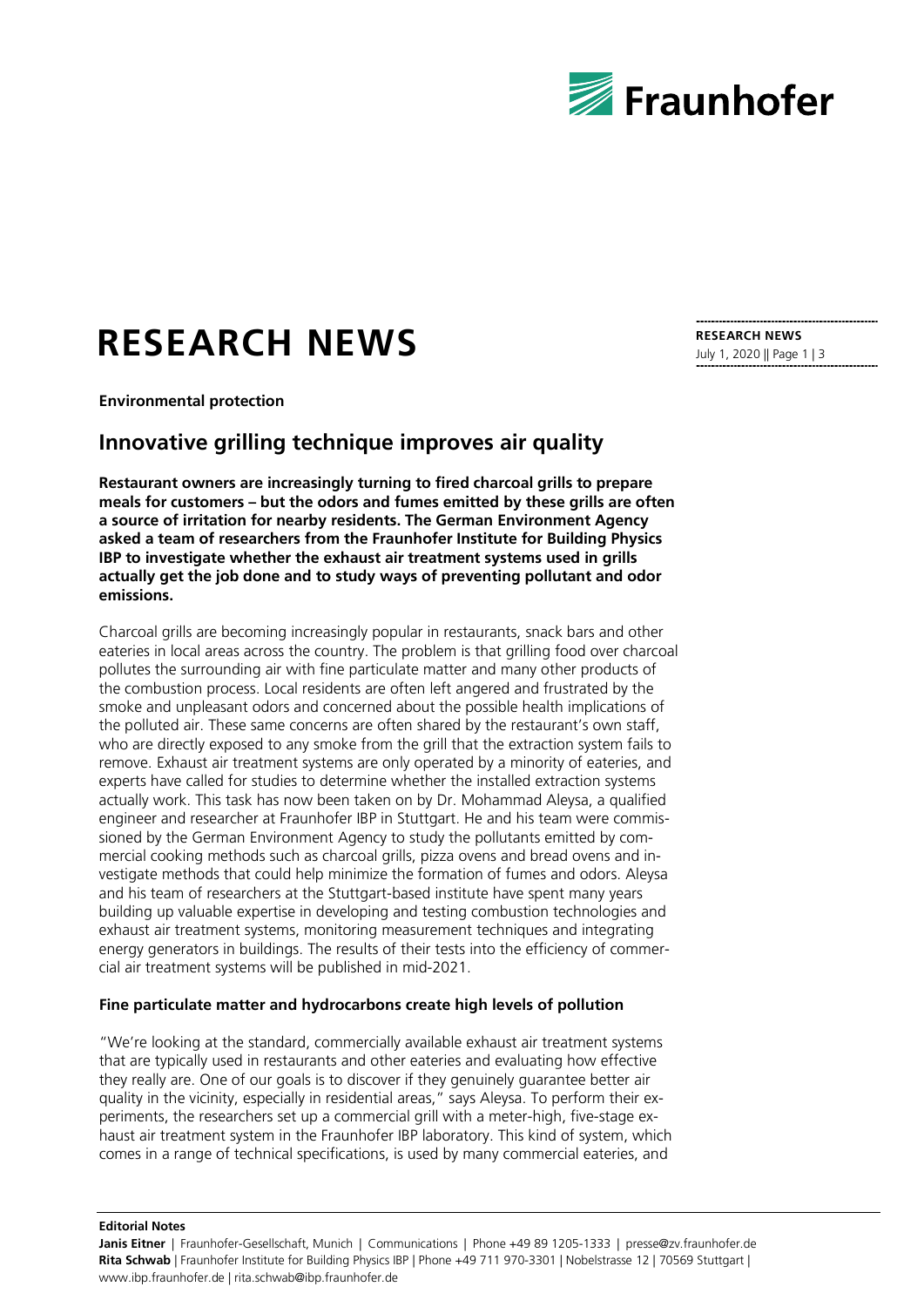

no special permit is required. To perform their experiments, the researchers cooked large quantities of fatty meat on the grill. Their measurements revealed not only nitrogen oxides, carbon monoxide and fine particulate matter, but also benzene and polycyclic aromatic hydrocarbons (PAHs), many of which are known to be harmful to human health. PAHs are produced primarily as a consequence of the incomplete combustion of fats and oil-based marinades. The higher the fat content of the skewered meat, the higher the emissions, according to the researchers' results. The fumes are primarily caused by fat gradually smoldering and carbonizing. Obviously the choice of fuel also contributes to the formation of numerous pollutants through the process of uncontrolled combustion required to create a bed of embers over which food can be grilled. So what quantity of pollutants would a grill typically be expected to produce each year? The researchers' 0.5-square-meter active grilling area released between 400 and 500 kilograms of fine and ultra-fine particulate matter – and the amount of hydrocarbons was three times as high, totaling 1.5 metric tons. "These are worrying figures. If you take into account the fact that commercial charcoal grills operate for longer periods, these figures are some 300 times higher than those for a normal wood-burning stove," says the engineering expert.

His team is also using software simulations to determine whether raising the chimney height might achieve better distribution of the pollutants in the ambient air, thus eliminating the formation of odors. "We suspect that this is not an effective solution and that it will just shift the problem elsewhere. Instead of bothering the immediate neighbors, the fumes will simply become a problem for neighbors farther away," says the researcher.

## **Innovative grill technique without odor impact**

"The research so far suggests that restaurants are using technically unsophisticated grill techniques without an efficient combustion concept. The key challenges include the emissions produced by grilling and the cost-effective operation of a gas treatment system," says Aleysa. To address these challenges, the researchers at Fraunhofer IBP are currently working on a solution they have developed and patented themselves which reduces the amount of exhaust fumes by 90 percent. The team has combined this with an innovative grill technology that aims to treat the fat before unpleasant odors emerge. Unlike commercially available systems, which can incur costs of up to 70,000 euros depending on their size and technical configuration, the Fraunhofer system can be run more economically. It also prevents the formation of unpleasant odors. The system is currently at the prototype stage, but the team hopes to have it completed by the end of 2021.

**RESEARCH NEWS**

July 1, 2020 || Page 2 | 3